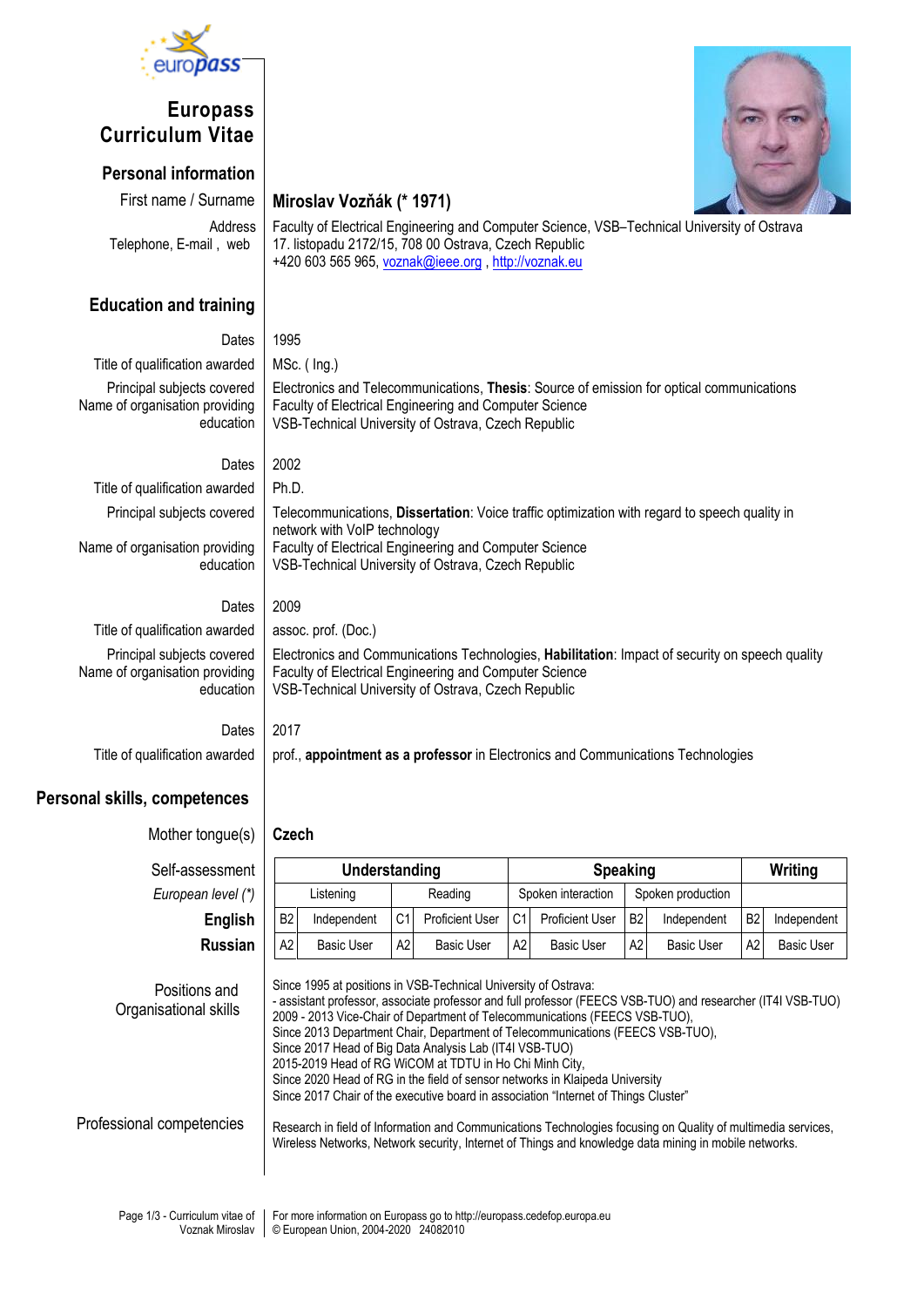| Membership and professional<br>community                                | Member of Research Councils - Czech Technical University in Prague, Faculty of Electrical Engineering and<br>Computer Science of VSB-TUO, IT4Innovations of VSB-TUO, Faculty of Transportation Sciences of CTU in<br>Prague, Faculty of Information Technology of CTU in Prague,<br>Member of doctoral branch committees "Telecommunication Technology" and "Smart City" at Czech<br>Technical University in Prague, "Telecommunications" at University of Zilina and "Computer Science,<br>Communication Technology and Applied Mathematics" at VSB-TUO, chair of doctoral study programme<br>"Communications Technologies" at VSB-TUO, IEEE Senior member<br>Editorial board member of journals: Electronics (CH), Sensor (CH), Communications (TR), Advances in<br>Electrical and Electronic Engineering (CZ), Elektrorevue (CZ), Journal of Advanced Engineering and<br>Computation (VN), Elektronika Ir Elektrotechnika (LT).<br>Guest-editor of special issues in Wireless Personal Communications, Sensors, Journal of Sensors and<br>Actuator Networks, Advances in Electrical and Electronic Engineering. General chair of several conferences<br>such as IEEE/ACM DS-RT 2020 or IFIP WMNC 2018 and a member of many technical or steering<br>committees of conferences such as in ELECTRONICS, TSP, INCOS, AETA, RTUWO, ELEKTRO, etc                                                                                                                                                                                                                                                                                                                                                                                                                                                                                                                                                                                                                                                                                                                                                                                                                                                                                                                                       |
|-------------------------------------------------------------------------|--------------------------------------------------------------------------------------------------------------------------------------------------------------------------------------------------------------------------------------------------------------------------------------------------------------------------------------------------------------------------------------------------------------------------------------------------------------------------------------------------------------------------------------------------------------------------------------------------------------------------------------------------------------------------------------------------------------------------------------------------------------------------------------------------------------------------------------------------------------------------------------------------------------------------------------------------------------------------------------------------------------------------------------------------------------------------------------------------------------------------------------------------------------------------------------------------------------------------------------------------------------------------------------------------------------------------------------------------------------------------------------------------------------------------------------------------------------------------------------------------------------------------------------------------------------------------------------------------------------------------------------------------------------------------------------------------------------------------------------------------------------------------------------------------------------------------------------------------------------------------------------------------------------------------------------------------------------------------------------------------------------------------------------------------------------------------------------------------------------------------------------------------------------------------------------------------------------------------------------------------------------------------------------|
| Projects in last years                                                  | - Application of Quantum Cybersecurity in 5G Networks (QUANTUM5), NATO Science for Peace and<br>Security (2021-2024), under grant agreement ID G5894, role: PI.<br>- Open Quantum Key Distribution (OPENQKD), HORIZON 2020 (2019-2023), under grant agreement No.<br>857156, role: local PI.<br>- Technology Transfer via Multinational Application Experiments (TETRAMAX), HORIZON 2020 (2017-2021),<br>under grant agreement No. 761349, role: local PI.<br>- Intelligent information system supporting observation, searching and detection for security of citizens in<br>urban environment (INDECT). FP7 EU (2009-2014) under Grant Agreement No. 218086, role: researcher.<br>Multi-Gigabit European Research and Education Network and Associated Services (GN3), FP7 EU (2009-<br>2013) under Grant Agreement No. 238875, role: researcher.<br>- Digital Broadcasting and Broadband Technologies, Erasmus+ Capacity Building in Higher Education,<br>project No. 561688-EPP-1-2015-1-XK-EPPKA2-CBHE-JP (2015-2018), role: local Pl.<br>- Multimedia and Digital TV Curricula, Erasmus+ Capacity Building in Higher Ed/ucation, project No. 586318-<br>EPP-1-2017-1-AL-EPPKA2-CBHE-JP (2017-2020), role: local PI.<br>- IT4Innovations, National Supercomputing Centre, Czech National Centre of Excellence, Ostrava (2011-<br>2016), senior researcher in Research Programme No. 5, role: senior researcher.<br>- Secure Gateway for the Internet of Things (SIoT), Ministry of the Interior (CZ), under grant VI2VS/491<br>(2017-2020), role: local PI.<br>- Development of advanced industrial sensors and an extension of portfolio in Internet of Things, Ministry of<br>Industry and Trade, CZ.01.1.02/0.0/0.0/16_084/0009815 (2017-2020), role: local Pl.<br>- Specific method of check-in and number of passengers, Technology Agency of the Czech Republic, under<br>grant TB0500MD011 (2016), role: PI.<br>- Limits of data from mobile sites in statistical surveys of Czech statistical office, Technology Agency of the<br>Czech Republic, grant id TD03000452 (2016-2017), role: coordinator in VSB-TUO.<br>- Security of mobile devices and communication, Technology Agency of the Czech Republic, under grant<br>TF01000091 (2015-2017), role: deputy of PI. |
| Degrees and awards                                                      | 2020, 2021 - In list of TOP 2% World Scientists by Stanford University in Networking & Telecommunications<br>https://ecebm.com/2021/10/26/stanford-university-names-worlds-top-2-scientists-2021/<br>2019 – Letter of appreciation for results in research received from vice-rector for research & science of<br><b>Technical University of Ostrava</b><br>2017 - The best paper award, 2017 Multimedia Communications, Services and Security 9th International<br>Conference, MCSS 2017, Kraków, http://mcss2017.kt.agh.edu.pl/<br>2016 - The best paper award, IEEE Symposium on Performance Evaluation of Computer and<br>Telecommunication Systems, Montréal, http://atc.udg.edu/SPECTS2016/<br>2016 - Overall Best Paper Runner Up Award, 2016 Summer Simulation Multiconference, Montréal,<br>http://scs.org/summersim/<br>2016 - Elevation to the grade of IEEE Senior member<br>2015 - The best paper award, IEEE Conference on Computer Networks, http://cn.polsl.pl/2015/<br>2009-2017 supervising theses of ten students who obtained dean's or rector's appreciation<br>2008 - achievement rector's award for contribution to cooperation with industry, from rector VSB-TUO                                                                                                                                                                                                                                                                                                                                                                                                                                                                                                                                                                                                                                                                                                                                                                                                                                                                                                                                                                                                                                                                                            |
| <b>Publications</b><br>Scopus<br>WoS<br>Google Scholar<br>Research Gate | - >608 results indexed in Czech national database of Research, Development and Innovations (IS<br>VaVal), single author 75 of them, 115 outputs of industrial and applied research<br>- >400 results indexed in SCOPUS, >200 articles in journals, h-index=24<br>- >300 results indexed in WoS, >170 articles in journals, h-index=19<br>- $h$ -index = 30 in Google Scholar, $> 3,700$ citations<br>- RG Score = 38.22 higher than 95% of Research Gate members.                                                                                                                                                                                                                                                                                                                                                                                                                                                                                                                                                                                                                                                                                                                                                                                                                                                                                                                                                                                                                                                                                                                                                                                                                                                                                                                                                                                                                                                                                                                                                                                                                                                                                                                                                                                                                    |